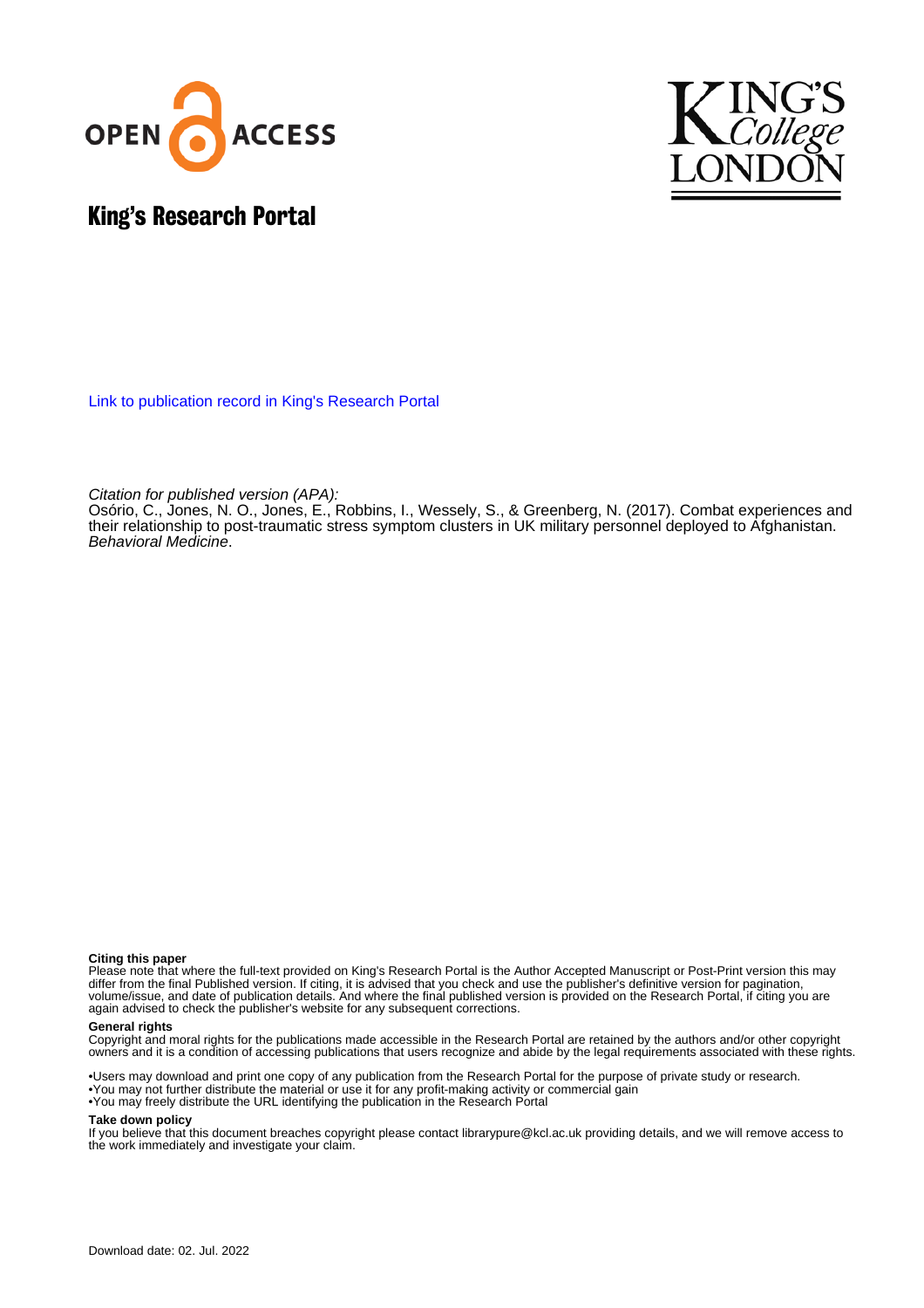



# **Behavioral Medicine**

**ISSN: 0896-4289 (Print) 1940-4026 (Online) Journal homepage:<http://www.tandfonline.com/loi/vbmd20>**

# **Combat Experiences and their Relationship to Post-Traumatic Stress Disorder Symptom Clusters in UK Military Personnel Deployed to Afghanistan**

**Carlos Osório, Norman Jones, Edgar Jones, Ian Robbins, Simon Wessely & Neil Greenberg**

**To cite this article:** Carlos Osório, Norman Jones, Edgar Jones, Ian Robbins, Simon Wessely & Neil Greenberg (2017): Combat Experiences and their Relationship to Post-Traumatic Stress Disorder Symptom Clusters in UK Military Personnel Deployed to Afghanistan, Behavioral Medicine, DOI: [10.1080/08964289.2017.1288606](http://www.tandfonline.com/action/showCitFormats?doi=10.1080/08964289.2017.1288606)

**To link to this article:** <http://dx.doi.org/10.1080/08964289.2017.1288606>



Published online: 10 Mar 2017.

[Submit your article to this journal](http://www.tandfonline.com/action/authorSubmission?journalCode=vbmd20&show=instructions)  $\mathbb{Z}$ 



[View related articles](http://www.tandfonline.com/doi/mlt/10.1080/08964289.2017.1288606) C



[View Crossmark data](http://crossmark.crossref.org/dialog/?doi=10.1080/08964289.2017.1288606&domain=pdf&date_stamp=2017-03-10)  $\mathbb{Z}$ 

Full Terms & Conditions of access and use can be found at <http://www.tandfonline.com/action/journalInformation?journalCode=vbmd20>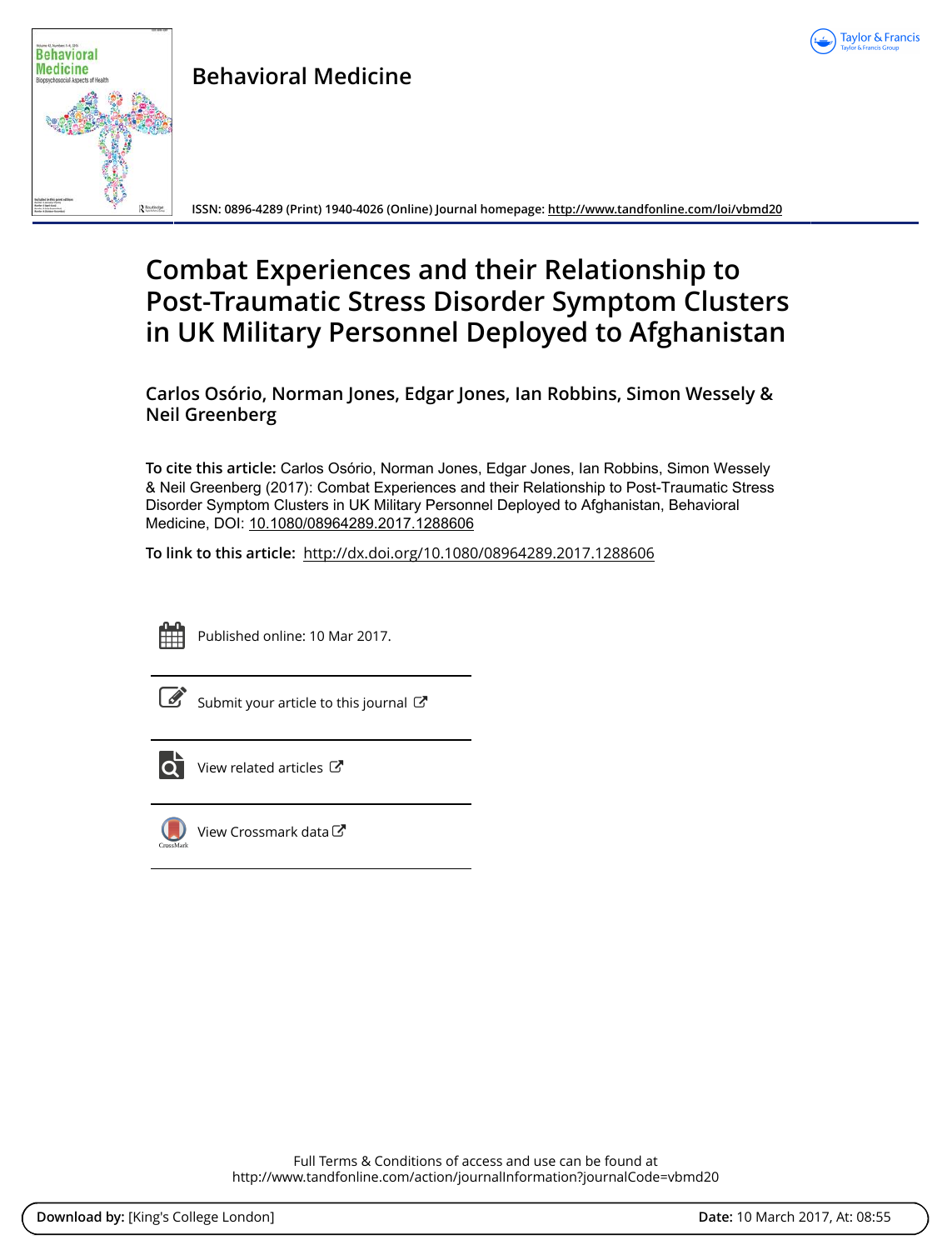# Combat Experiences and their Relationship to Post-Traumatic Stress Disorder Symptom Clusters in UK Military Personnel Deployed to Afghanistan

Carlos Osório, Norman Jones, Edgar Jones, Ian Robbins, Simon Wessely, and Neil Greenberg

King's College London

#### **ARSTRACT**

The association of post-traumatic stress disorder (PTSD) symptom clusters with combat and other operational experiences among United Kingdom Armed Forces (UK AF) personnel who deployed to Afghanistan in 2009 were examined. Previous studies suggest that the risk of developing PTSD rises as combat exposure levels increase. To date, no UK research has investigated how specific classes of combat and operational experiences relate to PTSD symptom clusters. The current study was a secondary analysis of data derived from a two-arm cluster, randomized-controlled trial of a postdeployment operational stress-reduction intervention in deployed UK AF personnel. 2510 UK AF personnel provided combat exposure data and completed the PTSD checklist (civilian version) immediately post-deployment while 1635 of the original cohort completed further followed-up measures four to six months later. A 14-item combat experience scale was explored using principle component analysis, which yielded three main categories of experience: (1) violent combat, (2) proximity to wounding or death and (3) encountering explosive devices. The association of combat experience classes to PTSD 5-factor "dysphoric arousal" model (re-experiencing, avoidance, numbing, dysphoric-arousal and anxious-arousal symptoms) was assessed. Greater exposure to violent combat was predictive of re-experiencing and numbing symptoms, while proximity to wounding or death experiences were predictive of re-experiencing and anxious-arousal symptoms. Explosive device exposure was predictive of anxious-arousal symptoms. The present study suggests that categories of combat experience differentially impact on PTSD symptom clusters and may have relevance for clinicians treating military personnel following deployment.

# Introduction

When untreated, post-traumatic stress disorder (PTSD) can be a chronic and disabling psychiatric condition that develops following exposure to events such as combat, interpersonal violence, accidents and/or natural disaster.<sup>[1,2](#page-10-0)</sup> The fourth edition of the Diagnostic and Statistical Manual of Mental Disorders (DSM-IV-TR) details PTSD as 17 symptoms grouped in three clus-ters.<sup>[3](#page-10-1)</sup> The clusters represent  $(1)$  re-experiencing of the traumatic event(s) (criterion B), including intrusive thoughts, recurrent nightmares, "flashbacks," emotional and physiological reactivity; (2) avoidance and emotional numbing (criterion C), including avoiding thoughts and/or reminders of trauma, inability to experience pleasure, feeling unresponsive to surroundings, feeling estranged from others, sense of foreshortened future and feeling detached from others; and (3) hyperarousal (criterion D), including sleep disturbance, irritability/anger, difficulty concentrating, hypervigilance and exaggerated startle responses.<sup>[3](#page-10-1)</sup>

**KEYWORDS** 

Afghanistan; combat exposure; military personnel; post-traumatic stress disorder; United Kingdom

The structure of PTSD (criteria B, C and D) in DSM-IV-TR (and previous versions) was established through theoretical discussion among academics.<sup>4</sup> Over the past decade, researchers have raised concerns about whether the theoretical PTSD structure adequately represents the core constructs and dimensions of PTSD.<sup>4[–](#page-10-2)8</sup> Several studies used confirmatory factor analysis to examine the underlying factor structure of PTSD and propose a 5 factor "dysphoric arousal" model which provides a better model fit than either 4-factor "dysphoria" or "numbing" models and the previous 3-factor DSM-IV-TR model.<sup>5,7-9</sup>

The 5-factor "dysphoric arousal" model comprises five first-order factors corresponding to re-experiencing (criterion B–5 symptoms), avoidance (criterion C–2 symptoms), numbing (criterion C–5 symptoms), dysphoric-arousal (criterion D–3 symptoms) and anxiousarousal (criterion  $D-2$  symptoms).<sup>[5,6,8,9](#page-10-3)</sup> This symptom categorization was derived from compelling evidence that avoidance and numbing symptoms (criterion C), relate to two competing mechanisms and psychological

CONTACT Carlos Osorio carlos.m.osorio81@gmail.com Academic Department of Military Mental Health, Department of Psychological Medicine, Institute of Psychiatry, Psychology and Neuroscience, King's College London, Weston Education Centre, 10 Cutcombe Road, London SE5 9RJ, UK. © 2017 Taylor & Francis Group, LLC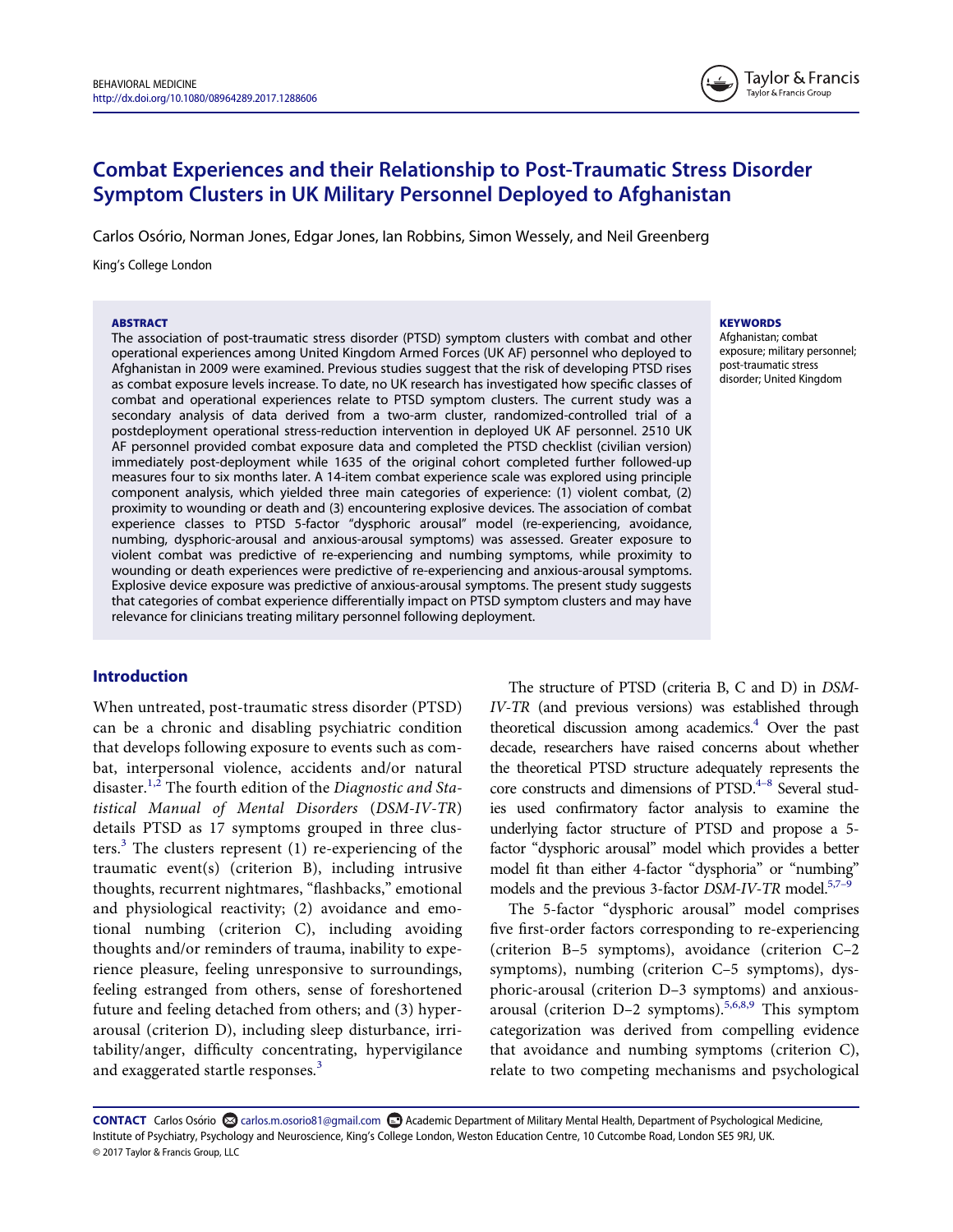reactions that can occur in response to trauma. Avoidance appears to be regulated by efforts to escape stimuli, which are similar to or represent the initial trauma (symptoms C1–C2), whereas numbing occurs as an automatic response to hyperarousal (symptoms C3–C7).<sup>[6,9](#page-10-4)</sup> Other studies suggest that hyperarousal (criterion D) represents two post-trauma reactions, representing firstly restlessness and agitation (symptoms D1–D3), and secondly fear-based, panic-like anxiety (symptoms D4–D5). $6,8-10$  $6,8-10$ 

A core requirement in the DSM-IV-TR diagnosis of PTSD is the emergence of a distinct constellation of symptoms occurring in response to a traumatic event (s).[3,11](#page-10-1) Since 2001 and 2003, respectively, the United Kingdom Armed Forces (UK AF) have undertaken combat deployments in Afghanistan and Iraq where trau-matic exposure frequently occurred.<sup>[12](#page-10-5)</sup> Operations in Afghanistan involved counter-insurgency operations in both countryside and urban environments, which included ambushes, encountering improvised explosive devices (IEDs) and other forms of asymmetric threat such as suicide bomber attacks and snipers. $12-14$  In the context of symptom development, studies suggest that the severity of PTSD symptoms is often proportional to the intensity and duration of traumatic experiences such as those encountered in Iraq and Afghanistan.<sup>[13,15,16](#page-10-6)</sup>

Numerous studies have examined the contribution of specific aspects of the warzone environment to psychiatric problems.17–[20](#page-10-7) Four operational factors were found to be associated with PTSD in American Vietnam veterans; traditional combat, participating in atrocities and abusive violence, heightened subjective threat and experiencing a malevolent environment.<sup>[21](#page-10-8)</sup> Fontana and Rosenheck provided a rationale for discriminating between various warzone stressors when assessing the differential contribution to PTSD symptoms.<sup>[22](#page-10-9)</sup> These authors separated combat into five experiences: fighting, killing others, threat of death or injury to oneself, death or injury of others, and participating in atrocities; and contrasted the latter with noncombat factors such as experiencing a malevolent environment: physically harsh conditions and shortage of resources. Each factor was thought to make a discrete contribution to PTSD symptoms.<sup>[22](#page-10-9)</sup>

During the past decade, additional efforts have been made to further develop the understanding of how the warzone environment may affect military personnel serving in Afghanistan and Iraq.<sup>[13,15,16,23](#page-10-6)-26</sup> Military research conducted in the United States and Canada has assessed combat and operational experiences using up to 37 potential warzone experiences. $23-26$  $23-26$  Factor analysis of the various combat exposure scales yielded central factors such as direct involvement in various forms of combat, witnessing trauma, exposure to death and injury, and more peripheral experiences.<sup>[23](#page-10-10)-26</sup> Further studies examined the contribution of discrete combat experiences to PTSD caseness; however, combat experiences such as discharging a weapon or clearing homes/ buildings tended to cluster producing a collective rather than individual contribution to PTSD symptoms.<sup>[26,27](#page-10-11)</sup>

In this study, to further the understanding of the relationship between combat experiences and PTSD symptoms, we examined whether certain specific elements of combat and operational deployment would be associated with each of the symptom clusters in the 5-factor "dysphoric arousal" model (re-experiencing, avoidance, numbing, dysphoric-arousal, and anxious-arousal) at a later time.

Our first hypothesis (H1) was that violent combat would be associated with intense arousal represented by PTSD dysphoric-arousal and anxious-arousal symptoms. This hypothesis emerges from several military studies that found higher levels of combat exposure resulted in increased aggression, difficulty concentrating, hypervigi-lance, and exaggerated startle responses.<sup>[28](#page-11-0)-32</sup>

The second hypothesis (H2) was that proximity to death and injury would give rise to feelings of horror and helplessness that could theoretically be associated with avoidance and numbing symptoms. This was suggested by studies of emergency medical teams experiencing high levels of trauma who use avoidance coping strategies to deal with fear and anxiety while at work.<sup>33</sup>

The third hypothesis (H3) states that exposure to landmine and/or IED attacks would give rise to horror and intense physical responsiveness immediately after the strike and subsequent anxious apprehension and hypervigilance while patrolling, while multiple exposure to IED events could result in a sense of helplessness. We therefore hypothesized that such complex reactions could be associated with symptoms in all five clusters. There is some research evidence that the indiscriminate wounding of IED attacks causes emotional damage.<sup>[34](#page-11-2)-36</sup>

# Methods

# **Participants**

This study was a secondary analysis of a two-arm cluster, randomized-controlled trial (cRCT) of data comparing a UK version of US post-deployment BATTLEMIND training with a post-deployment stress and homecoming educational briefing. The participants were members of the three branches of the UK AF, predominantly Royal Marine Commandos and Army personnel, returning from an operational deployment in Afghanistan via a post-operational decompression facility in Cyprus. The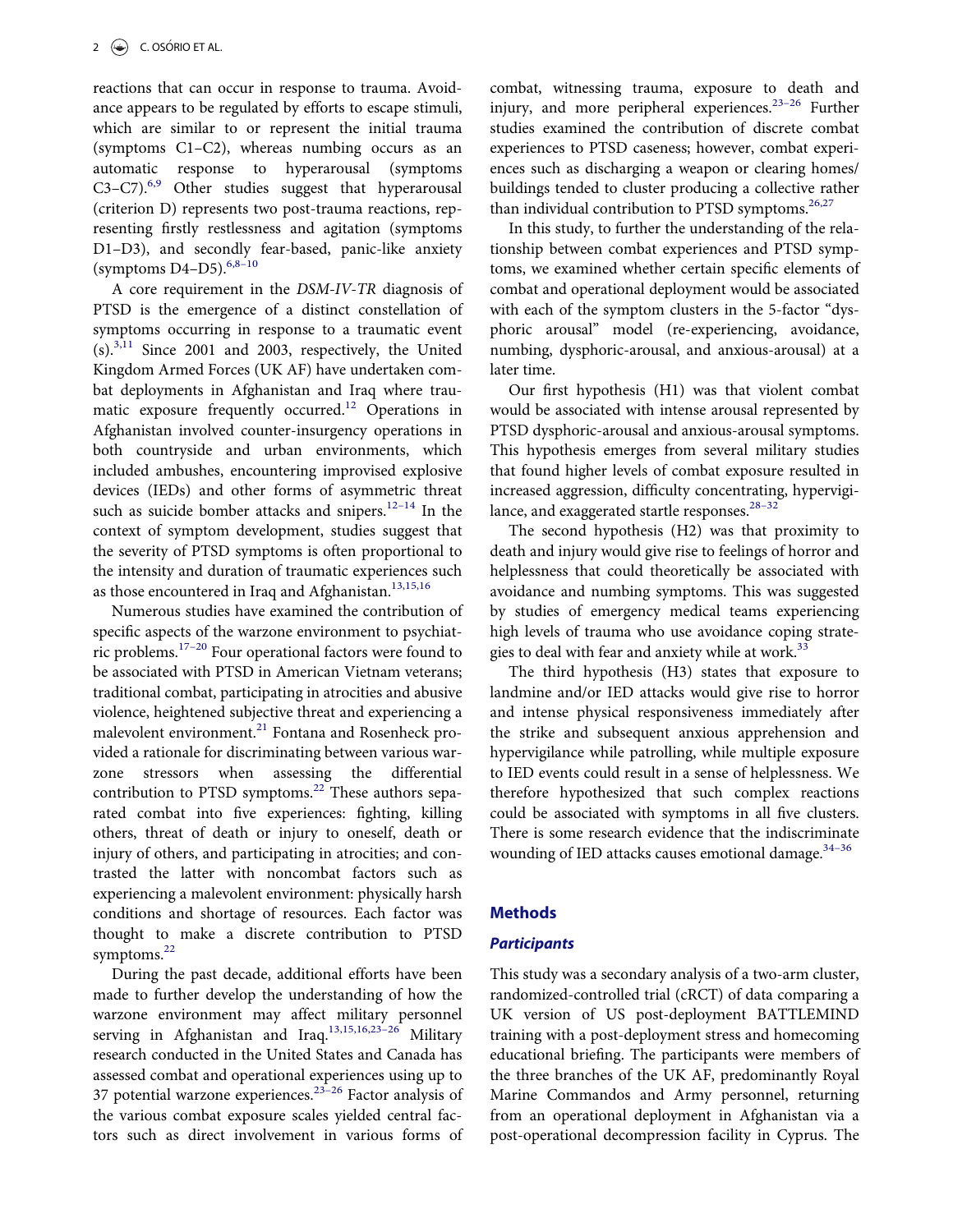original study was conducted among personnel who had deployed to mainly forward-facing, high threat areas who had experienced generally high rates of exposure to traumatic and combat events; some personnel serving predominantly in main base areas were also included.<sup>[37](#page-11-3)</sup>

#### Procedures

#### **Sample**

A total of 9000 UK AF personnel were deployed to Afghanistan during a 6-month period in 2009. From this group, a representative cohort of 2510 was sampled at baseline and provided data for the current study. The study participants were mainly combat personnel; of the baseline respondents, 1635 responded at follow-up. The cluster randomization in the original study was at company level (approximately 100 personnel per company). Study participants completed a survey during either 24-hour or a 36-hour period of structured rest that took place immediately before returning home. Sociodemographic, military, and clinical data were recorded prior to receiving a psycho-educational briefing; a follow-up survey took place around 4 to 6 months after returning home. $37$ 

#### Ethical approval

The cRCT study received approval from both the Ministry of Defence Research Ethics Committee and King's College Hospital Research Ethics Committee. All participants involved in the research gave written informed consent to participate in the cRCT and for their data to be used for research purposes.<sup>[37](#page-11-3)</sup>

#### Measures

Sociodemographic characteristics included information regarding the age and sex of participants, while military characteristics comprised military service (Royal Navy, Royal Marine Commandos, Army, and Royal Air Force), engagement type (regular or reserve forces), rank, length of military service, and number of operational tours undertaken in the past 5 years. $37$ 

Combat exposure and operational deployment experiences were assessed at baseline with a 14-item measure derived from a US combat experience scale of 37 items designed to measure combat and operational events dur-ing deployment in Afghanistan and/or Iraq.<sup>[15,37](#page-10-12)</sup> The significant reduction in the number of items in the UK version resulted from the exclusion of factors that were not relevant so that the modified scale better reflected the specific operational activities of UK personnel serving in Southern Afghanistan at the time of the original trial. The UK version of the questionnaire included

combat and operational experiences such as coming under small arms fire, artillery fire, rocket attacks, seeing personnel being seriously wounded or killed, landmine and IED strikes, or encountering sniper fire. $13,37$  The combat exposure scale scores ranged from one (never) to five (10 plus times), yielding total scores ranging from 14 to 70 with higher scores representing greater exposure to combat events. The inclusion of an intensity scale in the UK study allowed for frequency and intensity to be assessed. Similar combat exposure scales have been used in other UK military studies. $13,37$  The internal consistency of the combat exposure scale is high (Cronbach's alpha  $= 0.90$ ).

As in many other UK military studies,<sup>[13,38](#page-10-6)</sup> PTSD symptoms were measured using the National Center for Posttraumatic Stress Disorder Checklist–Civilian Version (PCL-C).<sup>[39](#page-11-4)</sup> Respondents are asked to rate how much they were troubled in the last month by 17 PTSD symptoms using a 5-point scale; "not at all" responses were scored one and "extremely" responses scored five.<sup>[39](#page-11-4)</sup> The PCL-C assesses three hypothesized dimensions of PTSD. $3,39$  In this study, we categorized symptoms using the 5-factor dysphoric arousal model proposed by Elhai and colleagues, which comprises first-order factors corresponding to re-experiencing, avoidance, numbing, dysphoric-arousal, and anxious-arousal symptom clusters.7[–](#page-10-13)<sup>9</sup> Overall caseness was not evaluated, rather, scores relating to the five PTSD symptom clusters were assessed independently. In the current study, the internal consistency of the scale for re-experiencing, as measured by the Chronbach's alpha was 0.86 at baseline and 0.88 at follow-up, for avoidance it was 0.69 at baseline and 0.72 at follow-up, for numbing it was 0.81 at baseline and 0.86 at follow-up, for dysphoric-arousal it was0 .77 at baseline and 0.81 at follow-up, and for anxious-arousal it was 0.75 at baseline and 0.78 at follow-up.

As common mental disorder (CMD) symptoms and alcohol misuse are often comorbid with PTSD symptoms, the confounding effects of both factors were adjusted for in the analyses.<sup>[40](#page-11-5)</sup> CMD symptoms were assessed using the 12-item General Health Questionnaire (GHQ-12). Symptoms were rated using a 4-point scale, with escalating intensity of responses being scored 0, 0, 1, or 1 respectively. The scores were then summed, to give scores ranging between 0 and 12. Those individuals who scored  $\geq$  4 were considered possible "clinical cases." [41,42](#page-11-6) Hazardous and harmful patterns of alcohol consumption were measured with the 10-item World Health Organization's Alcohol Use Disorders Identification Test (AUDIT-10). The AUDIT is rated with a 5-point scale yielding scores ranging from 0 to 40. Participants in the study were considered to be hazardous drinkers when they scored  $\geq 8$  on the measure.<sup>[43](#page-11-7)</sup>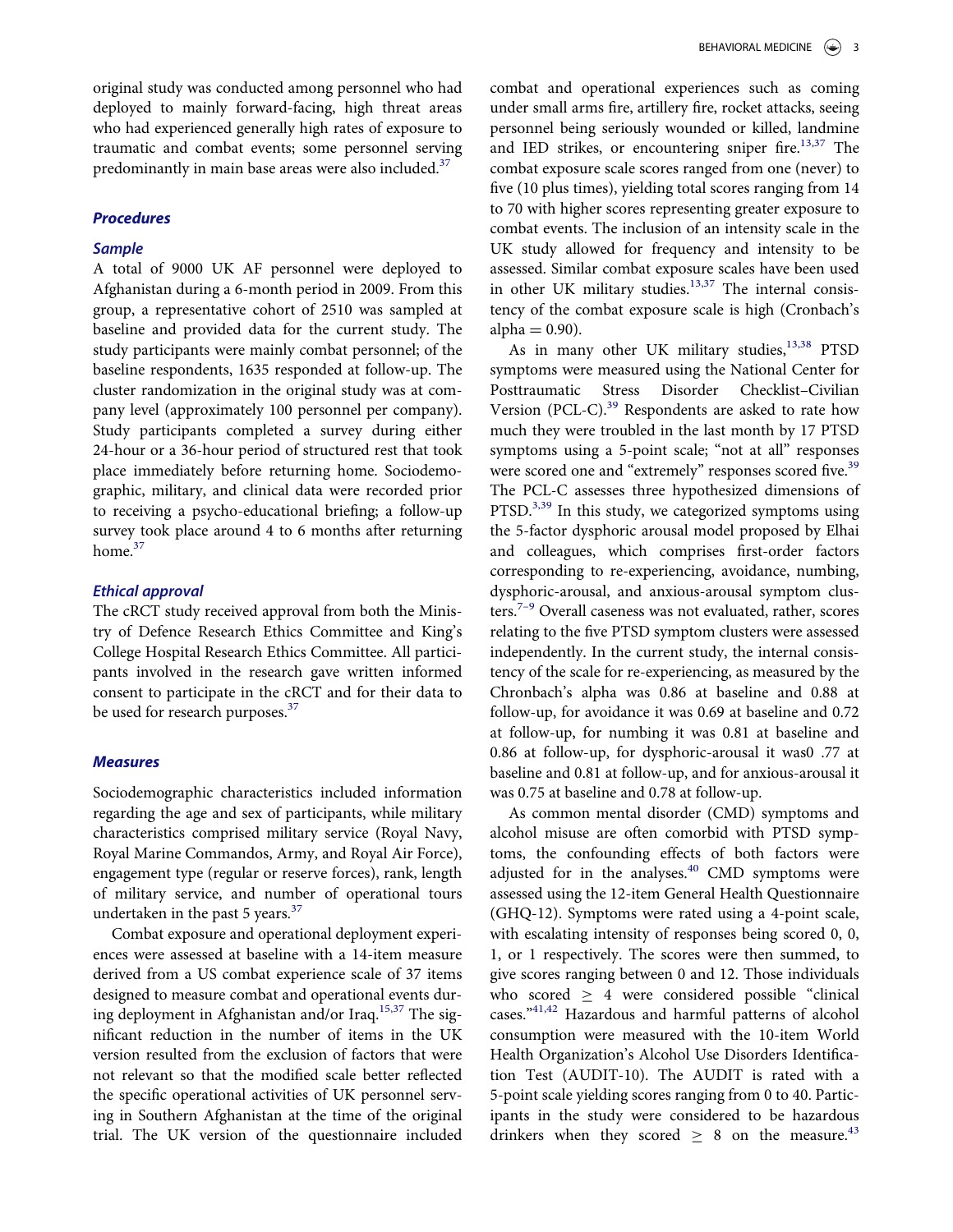<span id="page-5-0"></span>Because military personnel are not allowed to drink alcohol during deployment, this measure was not administered at baseline, only at follow-up.

#### Statistical analysis

Analyses were performed using the IBM Statistical Software Package for Social Sciences (SPSS) version 21 for Mac OS X. Statistical significance was  $p < 0.05^{44}$  $p < 0.05^{44}$  $p < 0.05^{44}$ Frequencies and descriptive statistics were generated for demographic and military characteristics, combat experiences, and PTSD symptoms. Principle component analysis (PCA) was used to reduce the combat experiences scale to key constituents.<sup>[44,45](#page-11-8)</sup> The PCA aimed to identify new meaningful underlying variables with minimal loss of information.<sup>[44](#page-11-8)</sup> Three components with item coefficient scores  $> 0.40$  were retained in the model: (1) violent combat experiences, (2) proximity to wounding and death experiences, and (3) landmine and IED experiences. Scores for the individual items comprising the 3 components of the combat experiences scale were summed and tertiles were generated to compare low, medium, and high levels of exposure to each of the three components.[44](#page-11-8) Five PTSD symptom cluster scores were also compared by generating tertiles within each of the PCL-C symptom clusters. We merged the lower and middle tertile scores for combat exposure and PTSD symptom clusters to compare with scores above the upper tertile. Unadjusted and adjusted binary logistic regression analyses were used to calculate odd ratios (OR) with 95% confidence intervals (95% CI) for associations between different levels of combat experiences and PTSD symptom clusters while adjusting for alcohol use and CMD, sociodemographic and military factors. The Wald statistic was used to assess the strength of associa-tion between independent and dependent variables.<sup>[44](#page-11-8)</sup>

# <span id="page-5-1"></span>**Results**

# Demographic characteristics of UK military personnel deployed to Afghanistan

A total of 2510 UK AF personnel provided baseline data, of who 1635 responded at follow-up (65.1% response rate). Because we sought to evaluate the long-term mental health effects of combat experiences, we examined demographic and military characteristics at follow-up. The majority of respondents were male (98.2%) and 39.4% were younger than 25 years. Most of the sample were regular forces (96.8%), deployed in a combat role (47.5%) and were of junior rank (69.7%). A total of 58.4% of the sample were Army personnel while 39.1% were Royal Marine Commandos ([Table 1](#page-5-0)).

| Table 1. Sociodemographic and Military Characteristics of Military |
|--------------------------------------------------------------------|
| Personnel who Provided both Baseline and Follow-up Data.           |

| Variable n(%)                                          | Sample ( $n = 1635$ ) |
|--------------------------------------------------------|-----------------------|
| Sex                                                    |                       |
| Male                                                   | 1606 (98.2)           |
| Female                                                 | 30(1.8)               |
| Age (years)                                            |                       |
| $18 - 24$                                              | 645 (39.4)            |
| $25 - 29$                                              | 463 (28.3)            |
| $30 - 34$                                              | 227 (13.9)            |
| $35 - 39$                                              | 197 (12.0)            |
| $40 +$                                                 | 103(6.3)              |
| <b>Engagement type</b>                                 |                       |
| Regular                                                | 1076 (96.8)           |
| Reserves                                               | 36(3.2)               |
| Combat role                                            |                       |
| Combat                                                 | 776 (47.5)            |
| Combat support                                         | 493 (30.1)            |
| Combat service support                                 | 365 (22.4)            |
| Service                                                |                       |
| Royal Navy                                             | 38(2.3)               |
| Army                                                   | 955 (58.4)            |
| Royal Air Force                                        | 3(0.2)                |
| <b>Royal Marines</b>                                   | 640 (39.1)            |
| Rank                                                   |                       |
| Junior Rank                                            | 1139 (69.7)           |
| Senior Non-Commissioned Officer                        | 300 (18.3)            |
| <b>Commissioned Officer</b>                            | 196 (12.0)            |
| Length of military service in months, M (SD)           | 4.43 (3.37)           |
| Number of deployments in the past 5 years <sup>a</sup> |                       |
| One                                                    | 678 (42.0)            |
| Two                                                    | 534 (33.1)            |
| Three or more                                          | 402 (24.9)            |

<sup>a</sup>Including the current deployment

#### Frequency of combat experiences at baseline

The majority of military personnel ( $n = 2510$ ) experienced multiple operational exposures during deployment  $(M = 7, SD = 4; range 0-14)$ . The most frequently reported exposures were those related to violent combat experiences, particularly coming under mortar/artillery or rocket fire (84.7% of personnel exposed) or coming under small arms/rocket propelled grenade (RPG) fire (75.8% exposed). Encountering landmines and explosive devices was also relatively common with 53.9% of respondents reporting being near an exploding IED. The least frequently reported exposures were those related to proximity to wounding or death experiences, particularly having a colleague shot or hit nearby (28.5%), or handling human remains (27.1%) [\(Table 2\)](#page-6-0).

## Principal component analysis

The 14 combat and operational experiences scale items were entered into the PCA using an orthogonal Varimax rotation procedure to maximize the dispersion of factor loading.<sup>[44](#page-11-8)</sup> Using Kaiser's criterion for factor extraction, all components with eigenvalues  $\geq 1$  and items with factors loading above 0.40 were retained in the model. Multicollinearity was not observed (determinant  $\geq$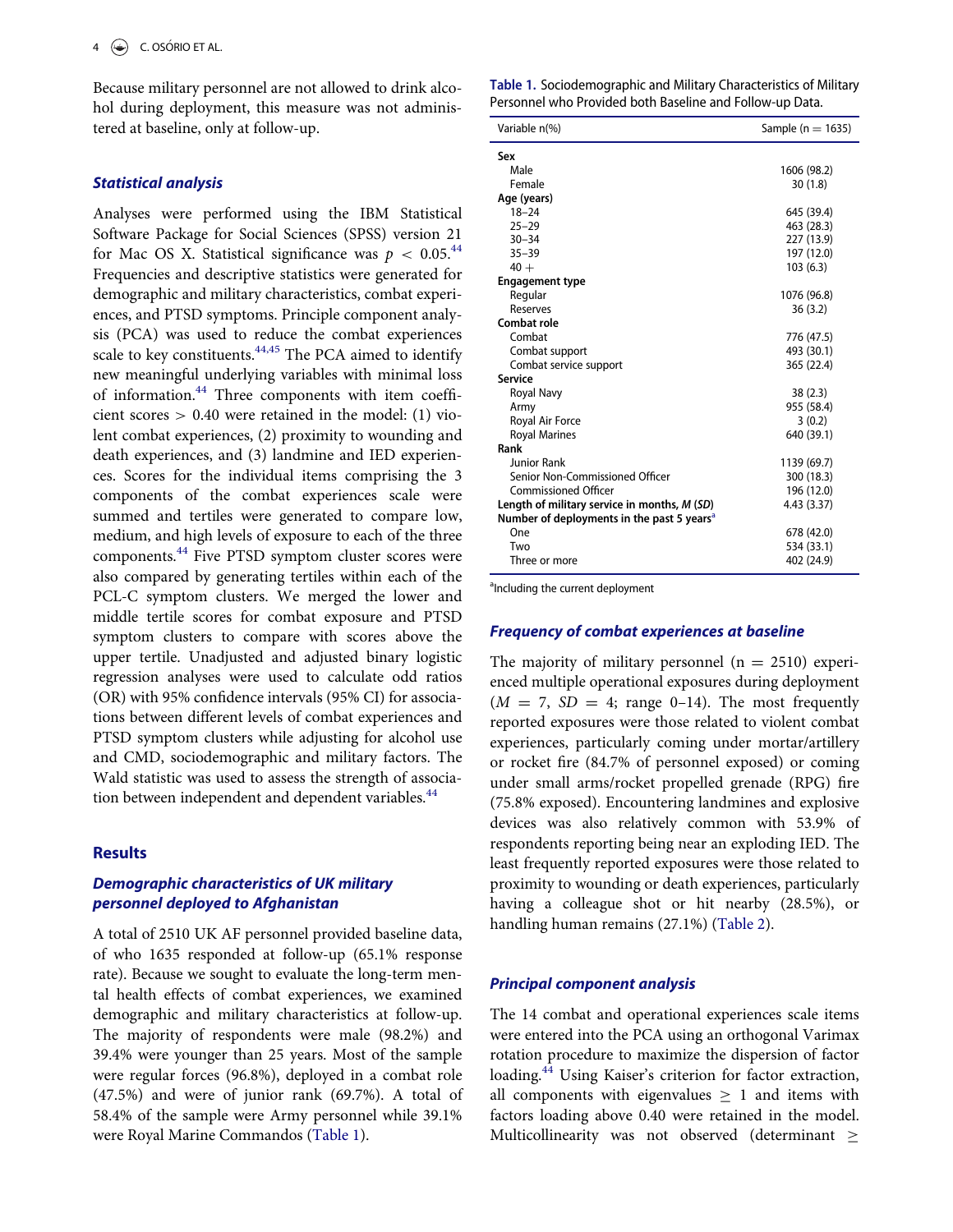#### <span id="page-6-0"></span>Table 2. Principle Component Analysis Results.

|                                                                                                      |                 |      | *Factor Loadings |      |
|------------------------------------------------------------------------------------------------------|-----------------|------|------------------|------|
| ** Combat and Operational<br>Experiences                                                             | Exposed<br>n(%) | 1    | $\mathcal{P}$    | 3    |
| Coming under small arms and/or<br>RPG fire                                                           | 1892 (75.8)     | 0.81 |                  |      |
| Discharging a weapon in direct<br>combat                                                             | 1440 (57.7)     | 0.73 |                  |      |
| Coming under mortar, artillery,<br>or rocket attack                                                  | 2113 (84.7)     | 0.70 |                  |      |
| Clearing searching homes or<br>buildings, caves, or bunkers                                          | 1312 (52.5)     | 0.69 |                  |      |
| Encountering sniper fire                                                                             | 857 (34.3)      | 0.68 |                  |      |
| Experiencing a threatening<br>situation and being unable to<br>respond due to rules of<br>engagement | 1010 (40.5)     | 0.52 |                  |      |
| Experiencing hostility from<br>civilians                                                             | 1230 (49.3)     | 0.49 |                  |      |
| Handling bodies                                                                                      | 676 (27.1)      |      | 0.86             |      |
| Giving aid to wounded                                                                                | 886 (35.5)      |      | 0.82             |      |
| Seeing personnel seriously<br>wounded or killed                                                      | 1546 (61.9)     |      | 0.69             |      |
| Having a mate shot/hit who was<br>near you                                                           | 711 (28.5)      |      | 0.49             |      |
| See injured or sick women or<br>children and being unable to<br>help                                 | 801 (32.1)      |      | 0.44             |      |
| Experiencing a landmine strike                                                                       | 901 (36.1)      |      |                  | 0.86 |
| Experiencing an IED                                                                                  | 1345 (53.9)     |      |                  | 0.81 |

 Factor Loadings: (1) Violent Combat; (2) Proximity to Wounding or Death; (3) Encountering Explosive Devices.

\*\*Data provided by baseline respondents ( $n = 2510$ ).

0.00001) and the Kaiser-Meyer-Olkin measure of sampling adequacy was 0.91, indicating that patterns of correlations were relatively compact and yielded distinct and reliable factors.<sup>[44](#page-11-8)</sup> Bartlett's test of sphericity indicated a significant relationship between all extracted factors ( $p < 0.001$ ).<sup>[44](#page-11-8)</sup> Three components were selected for retention, explaining 60.7% of the total model variance. All components comprised at least two items. Expert military opinion was sought to generate meaningful component labels. One factor explained 44.3% of the total model variance, which consisted of seven items representing violent combat experiences (eigenvalue  $= 6.2$ ). Two additional factors explained 8.6% and 7.8% of total model variance respectively; the first consisted of 5 items characterized by proximity to wounding or death experiences (eigenvalue  $= 1.2$ ) and the next of 2 items representing encounters with explosive devices (eigenvalue  $=$ 1.1). Items loading on the first factor (violent combat) were those representing exposure to small arms and RPG fire, discharging a weapon in a direct combat and coming under mortar, artillery or rocket attack. Items loading in the second factor (proximity to wounding or death) included experiences of handling bodies, giving aid to the wounded or seeing personnel seriously wounded or killed. The final component (encountering explosive devices) consisted of two items; encountering landmine strikes and exposure to IEDs ([Table 2\)](#page-6-0).

# PTSD symptom clusters reported at baseline and follow-up

Compared to nonresponders, responders in the original study were significantly older, serving in the Army and less likely to be junior in rank; however, there were no significant differences between respondents and nonrespondents in measures of common mental disorder and PTSD symptoms.<sup>37</sup> In the current study, no significant differences were observed between baseline and followup rates of re-experiencing cluster PTSD symptoms (34.1% at both time points). The rate of reporting avoidance, numbing, and anxious-arousal was significantly higher at follow-up (26.0% versus 28.8%; 31.9% versus 41.2%; 32.0% versus 38.2%, respectively) while the rates of reporting dysphoric-arousal were significantly lower at follow-up (37.1% versus 35.4%) ([Table 3](#page-6-1)).

#### Predictors of PTSD symptoms at follow-up

Univariate analyses suggested that more frequent exposure to violent combat and proximity to wounding and death experiences was significantly associated with higher levels of each of the five PTSD symptom clusters at follow-up. Encountering explosive devices was only significantly associated with re-experiencing, avoidance and anxious-arousal clusters at follow-up ([Table 4](#page-8-0)). Reexperiencing symptoms, when adjusted for all observed confounders, were significantly associated with both violent combat experiences (Wald statistic  $=$  4.02,  $p$  < 0.05), and with proximity to wounding or death experiences (Wald statistic = 12.03,  $p < 0.001$ ). Numbing symptoms, when adjusted for all confounders, were significantly associated with violent combat experiences (Wald statistic  $= 8.53$ ,  $p < 0.01$ ). Anxious-arousal symptoms, when adjusted for all observed confounders, were significantly associated with both proximity to wounding or death experiences (Wald statistic = 8.75,  $p < 0.01$ )

Table 3. PTSD Symptom Cluster Scores at Baseline and Follow-up.

| PTSD Symptom          | Baseline Score <sup>*</sup> n (%)                             |            |                     | Follow-up Score <sup>*</sup> n (%) |
|-----------------------|---------------------------------------------------------------|------------|---------------------|------------------------------------|
| Cluster               | Sample ( $n = 2510$ )                                         |            |                     | Sample ( $n = 1635$ )              |
| Re-experiencing       | < 6                                                           | > 7        | < 6                 | > 7                                |
|                       | 1640 (65.9)                                                   | 849 (34.1) | 1067 (65.9)         | 551 (34.1)                         |
| Avoidance<br>$\leq$ 2 | $>$ 3<br>$\leq$ 2<br>1152 (71.2)<br>1840 (74.0)<br>648 (26.0) |            | $>$ 3<br>465 (28.8) |                                    |
| Numbing               | < 6                                                           | > 7        | < 5                 | > 6                                |
|                       | 1692 (68.1)                                                   | 793 (31.9) | 951 (58.8)          | 666 (41.2)                         |
| Dysphoric-Arousal     | $\leq 4$                                                      | > 5        | $\leq 4$            | > 5                                |
|                       | 1562 (62.9)                                                   | 923 (37.1) | 1045 (64.6)         | 572 (35.4)                         |
| Anxious-Arousal       | $\leq$ 3                                                      | >4         | $\leq$ 2            | $>$ 3                              |
|                       | 1690 (68.0)                                                   | 796 (32.0) | 1000 (61.8)         | 617 (38.2)                         |

 Lower cut-off scores relate to the lower and middle tertile; higher cut-off scores relate to the upper tertile.

<span id="page-6-1"></span>Numbers may not sum to sample totals due to missing data.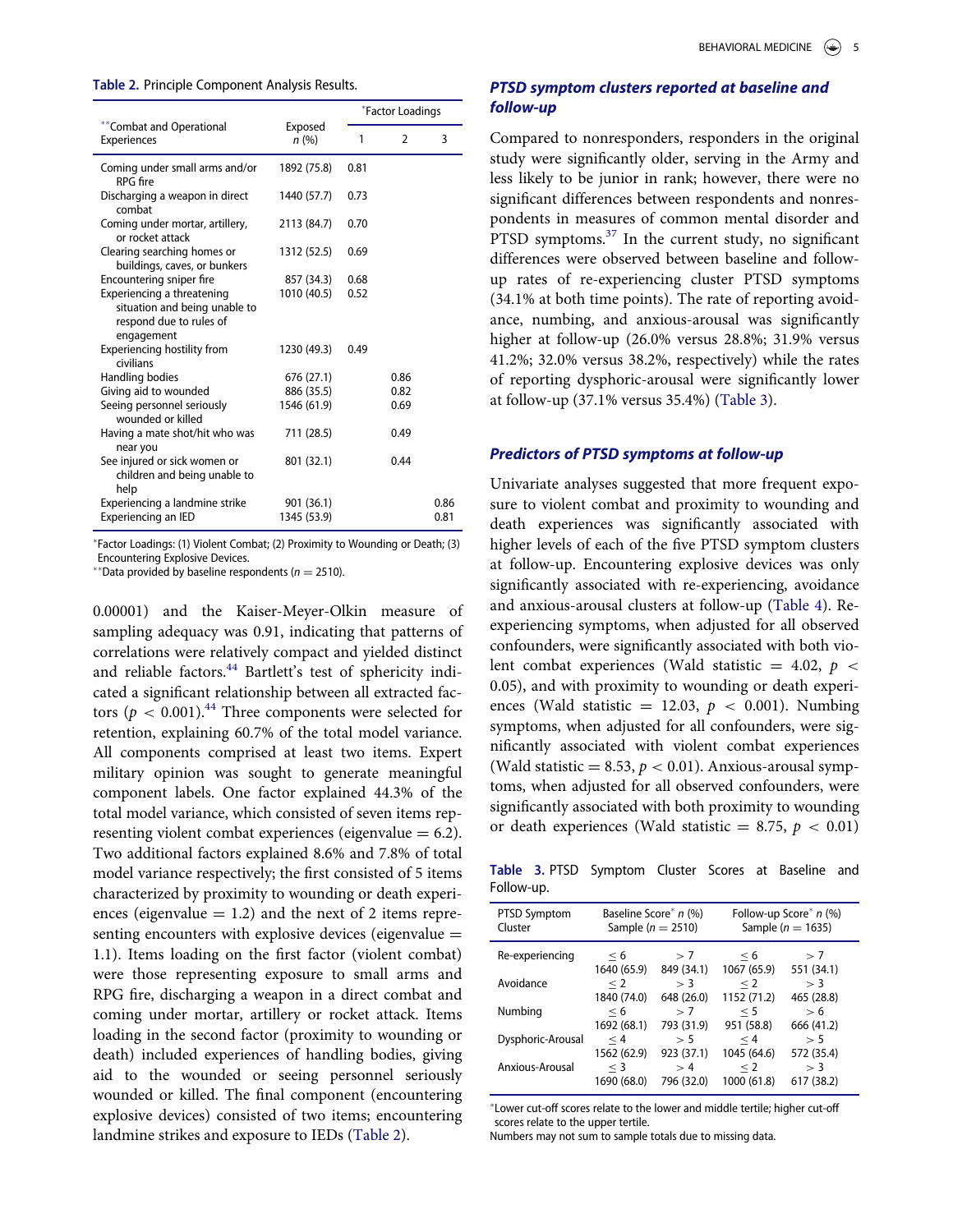and encountering explosive devices (Wald statistic  $=$ 4.55,  $p < 0.05$ ). Avoidance and dysphoric arousal symptoms were not associated with any of the specific combat experiences components when adjusted for all observed confounders ([Table 4\)](#page-8-0).

# **Discussion**

This study aimed to examine the association between three principle components of combat exposure and five PTSD symptom clusters within a group of UK AF personnel returning from combat deployment in Afghanistan. The PCA generated 3 main classes of combat experience; participation in violent combat, proximity to wounding or death, and encountering explosive devices. Following adjustment for a range of potentially confounding variables, greater exposure to violent combat was significantly associated with an increased risk of developing re-experiencing and numbing symptoms 6 months postdeployment. More frequent proximity to wounding or death experiences was significantly associated with a greater risk of developing re-experiencing and anxious-arousal symptoms, while frequently encountering explosive devices was significantly associated with a greater risk of developing anxious-arousal symptoms.

Our first hypothesis (H1) was that violent combat would produce intense arousal and would be significantly associated with PTSD dysphoric-arousal and anxious-arousal symptoms. This was not supported. Previous studies suggested that greater exposure to combat and other traumatic events was significantly associated with increased irritability, aggression, exaggerated startle responses, and hypervigilance in military person-nel and veterans.<sup>[28](#page-11-0)–32</sup> Violent combat was significantly associated with both re-experiencing and numbing symptoms at follow-up. It is likely, therefore, that exposure to violent combat events contributes to the development of intrusive memories, nightmares, distress, and physiological reactivity 6 months after completing an operational deployment. Re-experiencing symptoms are largely cognitive experiences with a sensory component and an accompanying emotional response provoked by current stimuli that resemble aspects of the index exposure (such as thoughts, emotions, shapes, colors, odors, sounds, and so forth) but lack a context and time perspective.[46,47](#page-11-9) It is recommended that care provision for personnel presenting for treatment with a history of participation in violent combat should include a focus on anxiety reduction measures as part of an evidencebased package.

Exposure to violent combat also contributes to a restricted range of affect, including an inability to experience pleasure, feeling unresponsive to surroundings, and detached from others. Emotional numbing may result from cognitive and behavioral efforts to contain their re-experiencing symptoms to a point where subjects lose their capacity to experience a usual range of emotions.<sup>[48,49](#page-11-10)</sup> This appeared to be a specific effect within the re-experiencing and numbing symptom clusters as the third cluster, hyperarousal (dysphoric-arousal and anxious-arousal), appeared to have no significant association with violent combat experiences.

Our second hypothesis (H2) predicted that UK military personnel with greater proximity to wounding and death experiences would report more avoidance and numbing symptoms; this too was not supported. Most studies evaluating the effects of seeing extreme physical trauma relate to emergency medical teams and suggest that these groups often use cognitive avoidance to suppress fear and anxiety. $33$  In the present investigation, greater proximity to wounding and death experiences was associated with re-experiencing and anxious-arousal symptoms. This is consistent with this specific exposure, as dealing with human remains and physical injury can be extreme in the context of a war where the IED was used extensively by insurgents. Individuals may well have laid down memories that become salient and more impactful as their mental health deteriorated. The significant association of anxious-arousal symptoms (such as hypervigilance and exaggerated startle response) with wounding and injury at 6 months postdeployment might reflect an acquired persistent emotional response related to experiencing recurrent distressing memories associated with having provided medical aid and having dealt with human remains during deployment.<sup>[50](#page-11-11)</sup>

The third hypothesis (H3) predicted that encountering explosive devices would generate all 5 symptom clusters. Among coalition forces, IEDs and landmine strikes are the leading cause of death and injury in Afghani-stan.<sup>[51](#page-11-12)</sup> Enemy forces use varying strategies to inflict maximum casualties, including the use of secondary devices against first responders and "daisy chain" IEDs.<sup>[51](#page-11-12)</sup> Given the high incidence of such exposures and the potentially horrific consequences of contact with the IED, it was surprising to find an association with anxious-arousal symptoms alone. Nevertheless, it is likely that a reasonably detailed knowledge of the form of traumatic exposure might help to inform the therapist when designing interventions for military personnel.

The circumstances in which UK military personnel experienced IED or landmine strikes was not assessed in the original survey. In particular, proximity to an exploding IED/landmine strike was unknown. Additionally, it could be that the detonation was a controlled explosion, for instance, where bomb-disposal personnel identified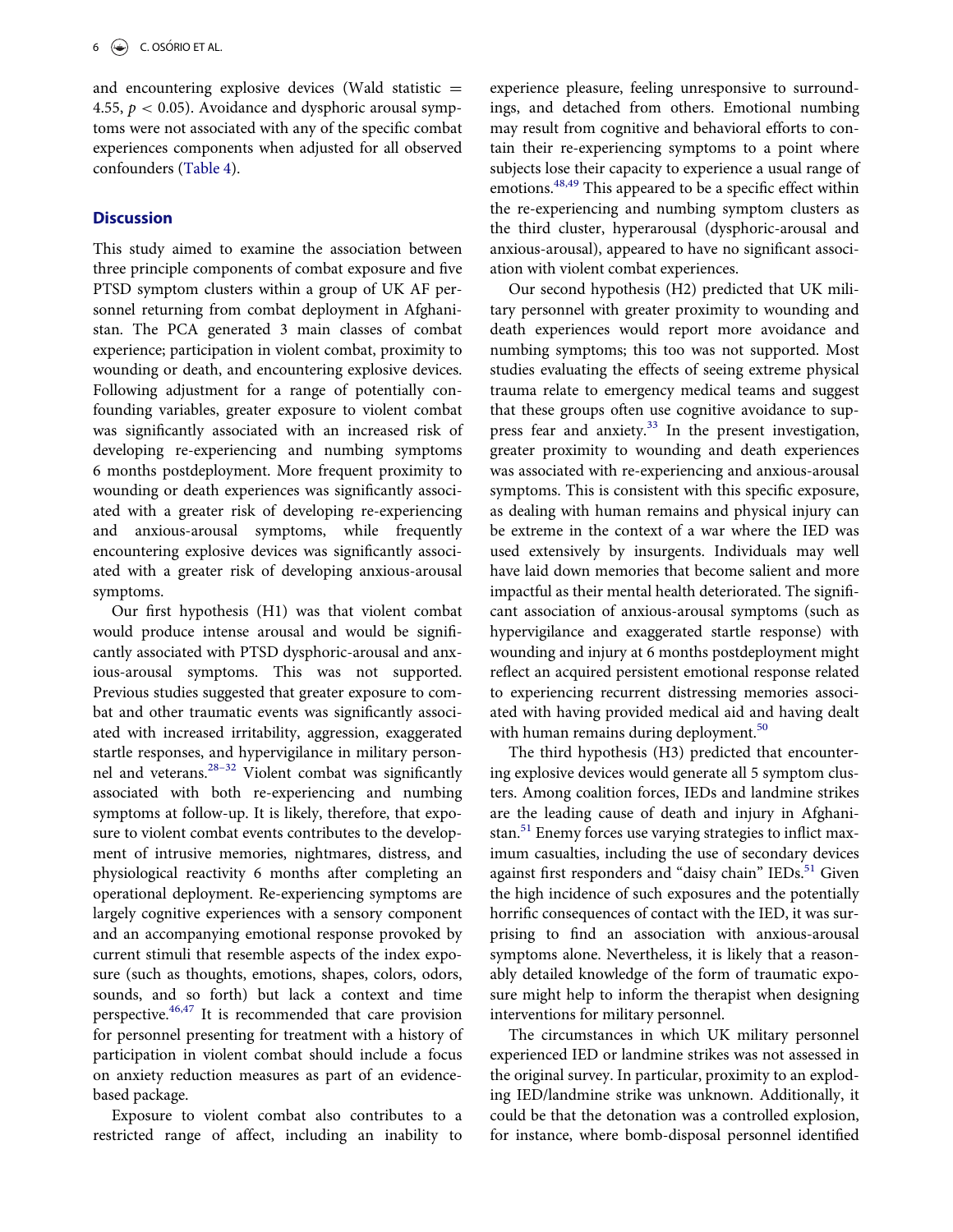<span id="page-8-1"></span>Table 4. Predictors of Reporting PTSD Re-experiencing, Avoidance, Numbing, Dysphoric Arousal, and Anxious Arousal Symptoms at Follow-up, Unadjusted (OR) and Adjusted Odds Ratios Table 4. Predictors of Reporting PTSD Re-experiencing, Avoidance, Numbing, Dysphoric Arousal, and Anxious Arousal Symptoms at Follow-up, Unadjusted (OR) and Adjusted Odds Ratios (AOR) with 95% Confidence Intervals (95% CI). (AOR) with 95% Confidence Intervals (95% CI).

<span id="page-8-7"></span><span id="page-8-6"></span><span id="page-8-5"></span><span id="page-8-4"></span><span id="page-8-3"></span><span id="page-8-2"></span><span id="page-8-0"></span>

|                                                                                                                                                                   |                                                                            |                                                           |                                                |                                                | PTSD Re-experiencing Symptoms at Follow-up                                                                                      |                                                                               |                                                                           |                                                                       |                                                                      |
|-------------------------------------------------------------------------------------------------------------------------------------------------------------------|----------------------------------------------------------------------------|-----------------------------------------------------------|------------------------------------------------|------------------------------------------------|---------------------------------------------------------------------------------------------------------------------------------|-------------------------------------------------------------------------------|---------------------------------------------------------------------------|-----------------------------------------------------------------------|----------------------------------------------------------------------|
| Exposure                                                                                                                                                          | OR(95% CI)                                                                 | AOR(95% CI) <sup>a</sup>                                  | AOR(95% CI) <sup>b</sup>                       | AOR(95% CI) <sup>c</sup>                       | AOR(95% CI) <sup>d</sup>                                                                                                        | AOR(95% CI) <sup>e</sup>                                                      | <b>AOR(95% CI)</b>                                                        | AOR(95% CI) <sup>9</sup>                                              | AOR(95% CI) <sup>n</sup>                                             |
| Proximity to Wounding or Death<br>Encountering Explosive Devices<br>Violent Combat                                                                                | $3.01 (2.42 - 3.74)^{*}$<br>$2.14(1.71 - 2.67)^{*}$<br>$2.43(1.95 - 3.02)$ | $1.66(1.30-2.10)$<br>$2.42(1.89 - 3.11)^*$                | $1.56(1.21 - 2.01)^{*}$<br>$1.54(1.21 - 1.95)$ | $2.62(2.08 - 3.31)^*$<br>$2.04(1.62 - 2.58)$   | $2.02(1.59 - 2.56)$<br>$1.70(1.33 - 2.16)$<br>$1.81(1.43 - 2.29)$                                                               | $3.03 (2.42 - 3.80)^*$<br>$2.17(1.72 - 2.73)^*$<br>$2.63$ $(2.10 - 3.31)^4$   | $2.01(1.60 - 2.52)^*$<br>2.94 (2.36-3.67)<br>2.32 (1.85–2.89)             | $3.01(2.41 - 3.75)$<br>$2.06(1.65 - 2.59)$<br>2.36 (1.89-2.95)        | $1.67(1.25 - 2.23)^*$<br>$-1.35(1.01 - 1.81)$<br>$1.26(0.95 - 1.66)$ |
| Proximity to Wounding or Death<br>Encountering Explosive Devices<br>Violent Combat                                                                                | $.80(1.44 - 2.25)^*$<br>$2.10(1.68 - 2.63)$<br>$1.68(1.33 - 2.11)^4$       | $1.83(1.41 - 2.37)^{*}$<br>$1.41(1.10 - 1.81)^{\ddagger}$ | $1.32(1.01 - 1.72)^{1}$<br>$1.33(1.04 - 1.70)$ | $1.59(1.25 - 2.03)^*$<br>$1.91(1.51 - 2.42)^*$ | PTSD Avoidance Symptoms at Follow-up<br>$1.41(1.10 - 1.80)^{4}$<br>$1.46(1.14 - 1.87)^{\ddagger}$<br>$1.35(1.05 - 1.74)$        | $2.07(1.64 - 2.63)$<br>$1.97$ (1.55-2.50) <sup>*</sup><br>$1.69(1.32 - 2.16)$ | $1.67(1.33 - 2.11)^*$<br>$2.02(1.61 - 2.54)^{*}$<br>$1.59(1.25 - 2.00)^*$ | $1.72(1.36 - 2.17)$<br>$2.07(1.65 - 2.59)^{*}$<br>$1.61(1.27 - 2.03)$ | $1.22(0.90 - 1.67)$<br>$1.25(0.92 - 1.70)$<br>$1.12(0.84 - 1.51)$    |
| Proximity to Wounding or Death<br>Encountering Explosive Devices<br>Violent Combat                                                                                | $-59(1.29 - 1.97)^*$<br>$-59(1.29 - 1.97)^*$<br>$.23(0.99 - 1.53)$         | $1.37(1.07 - 1.75)^4$<br>$1.04(0.82 - 1.31)$              | $1.36(1.06 - 1.74)$<br>$1.04(0.83 - 1.32)$     | $1.57(1.25 - 1.98)^*$<br>$1.57(1.26 - 1.97)^*$ | PTSD Numbing Symptoms at Follow-up<br>$1.47(1.17 - 1.85)$<br>$1.27(1.01 - 1.60)$<br>$1.05(0.82 - 1.33)$                         | $1.78(1.41 - 2.24)^{*}$<br>$-54(1.23 - 1.94)^*$<br>$1.20(0.94 - 1.52)$        | $1.48(1.19 - 1.84)^{*}$<br>$1.52(1.23 - 1.88)^*$<br>$1.14(0.91 - 1.42)$   | $.57(1.26 - 1.95)$<br>$1.60(1.30 - 1.99)$<br>$1.21(0.97 - 1.50)$      | $1.56(1.16 - 2.11)^4$<br>$(0.78 - 1.41)$<br>$0.83(0.62 - 1.10)$      |
| Proximity to Wounding or Death<br>Encountering Explosive Devices<br>Violent Combat                                                                                | $.33(1.07 - 1.65)^4$<br>$1.56(1.26 - 1.93)$<br>$.24(0.99 - 1.55)$          | $1.50(1.17 - 1.93)^*$<br>$1.14(0.89 - 1.44)$              | $1.08(0.84 - 1.39)$<br>1.06 (0.84-1.35         | $1.27(1.01 - 1.60)$<br>$1.53(1.21 - 1.92)$     | PTSD Dysphoric-Arousal Symptoms at Follow Up<br>$1.34(1.06 - 1.69)^4$<br>$1.19(0.94 - 1.51)$<br>$1.14(0.90 - 1.45)$             | $1.46(1.14 - 1.86)^{\ddagger}$<br>$1.50(1.18-1.91)^*$<br>$1.21(0.94 - 1.55)$  | $1.48(1.19 - 1.85)^*$<br>$1.22(0.98 - 1.53)$<br>$1.17(0.93 - 1.47)$       | $1.28(1.03 - 1.60)$<br>$1.54(1.24 - 1.91)$<br>$1.20(0.96 - 1.51)$     | $1.07(0.78 - 1.46)$<br>$1.24(0.92 - 1.69)$<br>$0.95(0.71 - 1.28)$    |
| Proximity to Wounding or Death<br>Encountering Explosive Devices<br>Violent Combat                                                                                | $2.45(1.98 - 3.03)^{*}$<br>$1.97(1.59 - 2.46)$<br>$1.90(1.53 - 2.35)^{*}$  | $1.67(1.32 - 2.11)^*$<br>$2.16(1.69 - 2.77)^{*}$          | $1.52(1.20 - 1.92)^{*}$<br>$1.28(1.00 - 1.65)$ | $2.14(1.70 - 2.68)$<br>$1.59(1.26 - 2.00)$     | PTSD Anxious-Arousal Symptoms at Follow Up<br>$1.43(1.13 - 1.80)$<br>$1.78(1.42 - 2.24)^{*}$<br>$1.62$ (1.28-2.05) <sup>*</sup> | $2.01(1.61 - 2.51)^*$<br>$2.42(1.94 - 3.02)^*$<br>$1.99(1.59 - 2.50)$         | $1.79(1.44 - 2.23)^*$<br>$2.37(1.91 - 2.94)^*$<br>$1.89(1.52 - 2.37)$     | 2.38 (1.92-2.96)*<br>$1.80(1.44 - 2.24)$<br>$1.87(1.50 - 2.34)$       | $1.53(1.15 - 2.02)^4$<br>$1.34(1.02 - 1.75)$<br>$1.03(0.77 - 1.38)$  |
| ower/Middle Tertile Scores for Combat Experiences and PTSD Symptom Endorsement are the Reference Criteria.<br>Model 2 Adjusted for Proximity to Wounding or Death |                                                                            |                                                           |                                                |                                                |                                                                                                                                 |                                                                               |                                                                           |                                                                       |                                                                      |

cModel 3 Adjusted for Encountering Explosive Devices.

dModel 4 Adjusted for PTSD Re-experiencing, Avoidance, Numbing, Dysphoric Arousal or Anxious Arousal Symptoms at Baseline.

eModel 5 Adjusted for Psychological Distress Caseness.

fModel 6 Adjusted for Hazardous and Harmful Alcohol Consumption.

gModel 7 Junior Ranks vs. Senior/Officer Ranks, Male vs. Female, Regular vs. Reserves, 1 Deployment vs. 2 or more Deployments.

<sup>1</sup>Model 8 Adjusted for Violent Combat, Proximity to Wounding or Death, Encountering Explosive Devices, PTSD Re-experiencing, Avoidance, Numbing, Dysphoric Arousal or Anxious Arousal Symptoms at Baseline, Psychological Distress, Hazardous and Harmful Alcohol Consumption, Junior Ranks vs. Senior/Officer Ranks, Male vs. Female, Regular vs. Reserves, 1 Deployment vs. 2 or more Deployments.

)<br>y .001;<br>المياه .001;<br>المياه .001;<br>المياه .001;

Predictors of reporting PTSD symptoms included the portion of the sample that completed the follow-up survey (n  $=$  1635).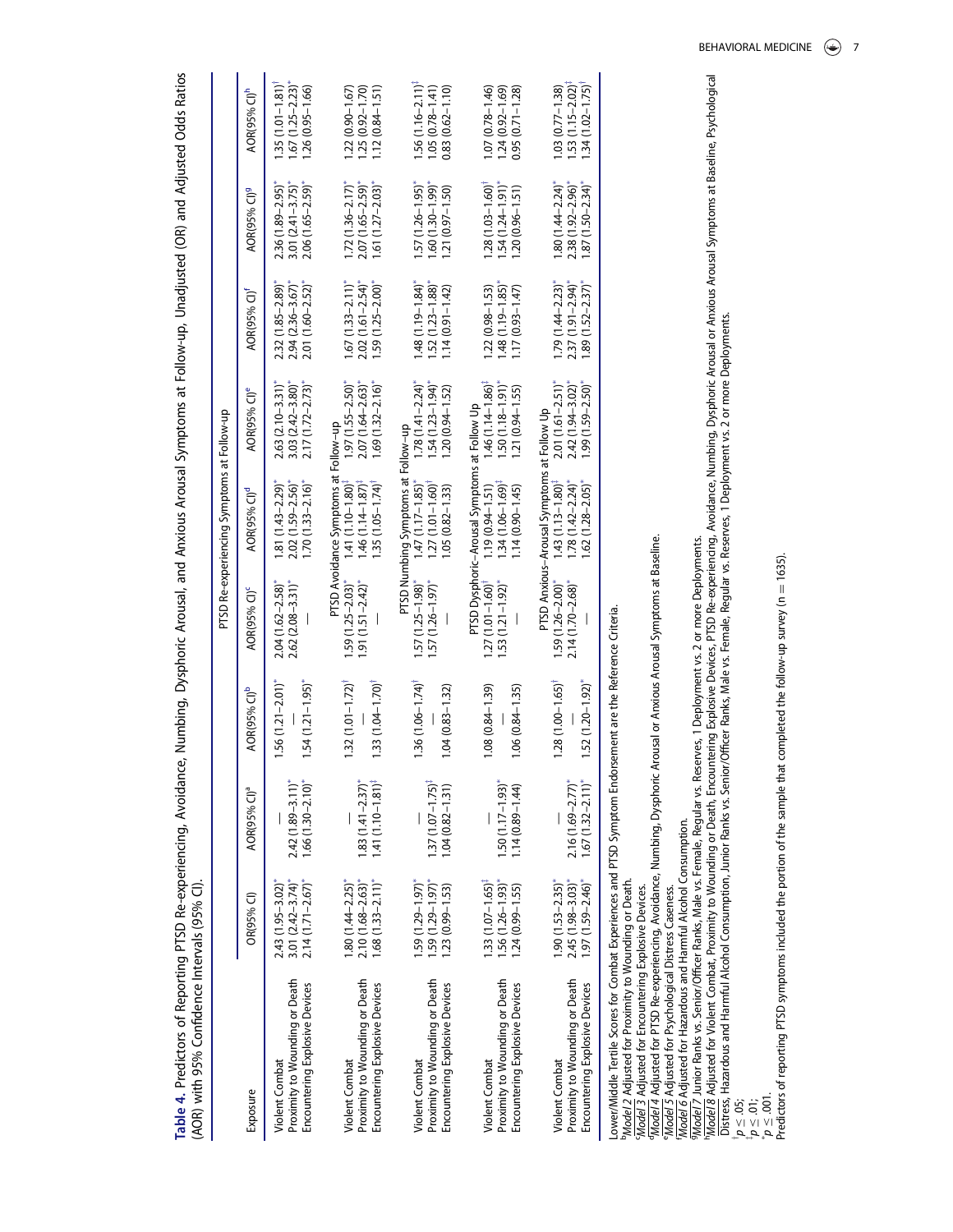the explosive charge and purposely detonated it. During the campaign in Afghanistan, counter-IED procedures became increasingly effective through improved of ground-sign awareness, use of detectors, military search dogs and counter-IED protective equipment.<sup>52</sup> As a result, military personnel may well have experienced a degree of confidence and control which may have helped to insulate them against the worst psychological effects of potential IED exposure. However, it is possible that the persistent heightened awareness required to counter the IED threat may well have carried over into the post deployment period and could have had a kindling effect on anxious arousal symptoms.

The study findings might have clinical implications for the future. Knowing how specific exposures experienced during deployment relate to PTSD symptom clusters may help clinicians to design and tailor clinical interventions according to the trauma-exposure.

Although evidence-based clinical interventions such as individual trauma-focused cognitive-behavioral therapy, eye-movement desensitization and reprocessing, and/or pharmacological therapy are widely available, $53$  it might be helpful to design specific interventions for PTSD re-experiencing, numbing and anxious-arousal symptoms based on specific classes of exposure.

Military personnel in certain roles may be more susceptible to re-experiencing, numbing and anxious-arousal symptoms, including those with a combat and medical aid role. Accumulating evidence suggests that deployed UK combat forces have a small but significantly increased risk of developing PTSD symptoms when compared with noncombat troops. Approximately 7% of those deployed in a combat role develop symptoms of PTSD following return from deployment compared to around 4% of noncombat personnel.<sup>12,13,38</sup> The prevalence of probable PTSD amongst UK ex-Service personnel appears higher with rates of up to 13% having been reported using a bespoke measure of PTSD symptoms.<sup>54</sup> Studies of UK military medical personnel also suggests that forward located medics are at increased risk of PTSD (5%), when compared with rear located medics  $(3%)$  and all other military roles  $(4%)$ .<sup>[55](#page-11-16)</sup> Surprisingly, the few studies developed with counter-IED personnel do not seem to show an evidence of an increased PTSD risk, at least in the short-term.<sup>34</sup> Our proposition remains speculative as we were unable to differentiate between military personnel by role in the study.

The present study findings may have some relevance to a civilian emergency medicine context. Military personnel who endorsed experiences such as handling bodies, giving aid to the wounded, and seeing personnel seriously wounded or killed, exhibited more reexperiencing and anxious-arousal symptoms. In some respects the types of exposure assessed in the current study are congruent with aspects of the accident and emergency trauma care environment. Military personnel operating in a combat environment provide assistance with sometimes limited medical resources while their own life may be at risk. However, in both civilian and military settings, teams are regularly exposed to death and serious injury; it therefore follows that they may exhibit similar mental health outcomes. There is some evidence for this in a UK study showing that experiences of death, serious injury, acute severe pain, and/or acute hemorrhage were linked with higher levels of PTSD in UK surgical trainees.<sup>[56](#page-11-17)</sup> Additionally, a US military study conducted among US Pararescuemen operators, a medical special forces role, suggested that medical stressors (such as taking care of injured or seeing severely wounded or disfigured military personnel) contributed more to PTSD than traditional combat stressors.<sup>[57](#page-11-18)</sup>

#### **Limitations**

This study has a number of limitations that should be taken into account when interpreting the results. The study used questionnaires containing personally identifiable information which is known to influence levels of symptom reporting.<sup>[58](#page-11-19)</sup> Second, the response rate in this study was 65.1% at follow-up, and though substantial, a significant number of individuals did not give consent to follow up or could not be contacted, introducing the possibility of bias. This is potentially important because several studies suggest that participants who decline to participate further in traumatic stress studies can report more mental health problems than those do.<sup>[59](#page-11-20)</sup> Third, this study included a higher proportion of Royal Marine Commandos and Army personnel, so careful consideration should be taken when generalizing these findings to the entire UK military population.<sup>[37](#page-11-3)</sup>

#### **Conclusions**

In this study of UK AF service personnel deployed to Afghanistan violent combat was linked with re-experiencing and numbing symptoms, experiences of proximal wounding or death were associated with re-experiencing and anxiousarousal symptoms, while encountering explosive devices were related with anxious-arousal symptoms. These findings may have clinical implications, particularly in designing and tailoring PTSD treatments to military personnel working in front-line roles.

# Conflict of interest

C. O., N. J., and N. G. are based at the Academic Department of Military Mental Health, King's College London, when this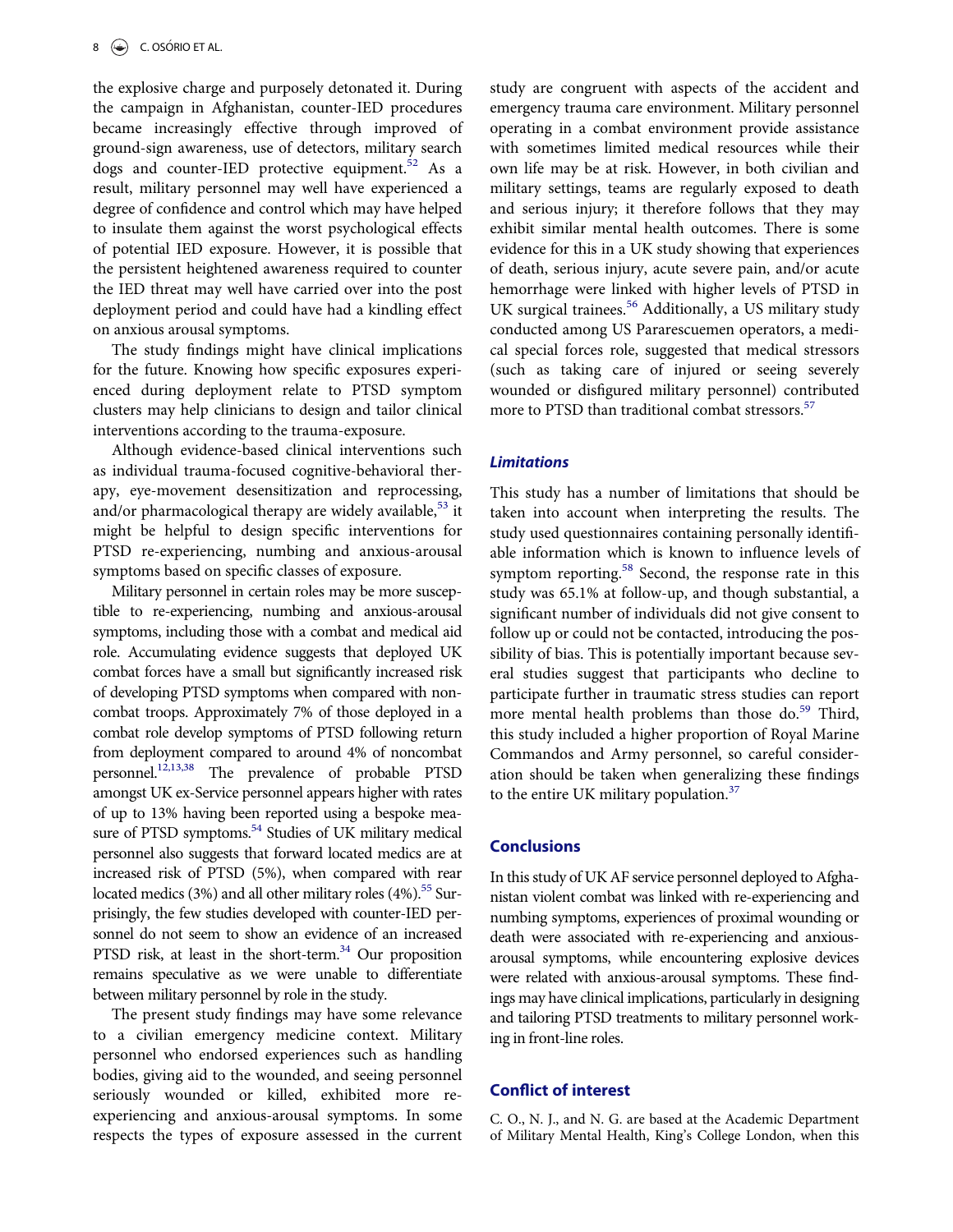<span id="page-10-5"></span>paper was written. S. W. is based at the King's Centre for Military Health Research, King's College London. Both Centres receive funding from the UK Ministry of Defence (MoD). N. J. is a full-time member of the UK Armed Forces, and although paid directly by the UK MoD, was not directed in any way by the MoD in relation to this publication. S. W. is Honorary Civilian Consultant Advisor in Psychiatry to the British Army and a Trustee of Combat Stress, a UK charity that provides services and support for veterans with mental health problems. E. J. is based at the Institute of Psychiatry, Psychology and Neuroscience and currently receives funding from Forces in Mind Trust. I. R. and N. G. are ex-serving full-time members of the UK Armed Forces, and are currently employed by King's College London. C. O. declares no conflicts of interest. The views expressed here are those of the authors and do not represent the official policy or position of the UK MoD.

# <span id="page-10-6"></span>Funding

<span id="page-10-12"></span>The study was funded by the UK Ministry of Defence (MoD). The funding body had no input into the analysis, interpretation of the results, preparation of the manuscript, and decision to publish. The paper will be disclosed to the MoD at the point of submission.

## <span id="page-10-0"></span>**References**

- <span id="page-10-7"></span>[1] Yehuda R, Hoge CW, McFarlane AC, Vermetten E, Lanius RA, Nievergelt CM, Hobfoll SE, Koenen KC, Neylan TC, Hyman SE. Post-traumatic stress disorder. Nature Rev Disease Primers. 2015;1:1–22.
- [2] Davidson JR, Stein DJ, Shalev AY, Yehuda R. Posttraumatic stress disorder: Acquisition, recognition, course, and treatment. J Neuropsychiatr Clin Neuroscience. 2004;16:135–47.
- <span id="page-10-1"></span>[3] American Psychiatric Association. Diagnostic and Statistical Manual of Mental Disorders, Fourth Edition Text Revised: DSM-IV-TR. Washington, DC: Author; 2000.
- <span id="page-10-8"></span><span id="page-10-2"></span>[4] Asmundson GJ, Frombach I, McQuaid J, Pedrelli P, Lenox R, Stein MB. Dimensionality of posttraumatic stress symptoms: A confirmatory factor analysis of DSM-IV symptom clusters and other symptom models. Behav Res Therapy. 2000;38:203–14.
- <span id="page-10-10"></span><span id="page-10-9"></span><span id="page-10-3"></span>[5] Pietrzak RH, Tsai J, Harpaz-Rotem I, Whealin JM, Southwick SM. Support for a novel five-factor model of posttraumatic stress symptoms in three independent samples of Iraq/Afghanistan veterans: A confirmatory factor analytic study. J Psychiatr Res. 2012;46:317–22.
- <span id="page-10-4"></span>[6] Harpaz-Rotem I, Tsai J, Pietrzak RH, Hoff R. The dimensional structure of posttraumatic stress symptomatology in 323,903 U.S. veterans. J Psychiatr Res. 2014;49:31–6.
- <span id="page-10-13"></span>[7] Armour C, Mullerova J, Elhai JD. A systematic literature review of PTSD's latent structure in the Diagnostic and Statistical Manual of Mental Disorders: DSM-IV to DSM-5. Clin Psychol Rev. 2016;44:60–74.
- [8] Elhai JD, Biehn TL, Armour C, Klopper JJ, Frueh BC, Palmieri PA. Evidence for a unique PTSD construct represented by PTSD's D1-D3 symptoms. J Anxiety Disord. 2011;25:340–5.
- <span id="page-10-11"></span>[9] Elhai JD, Palmieri PA. The factor structure of posttraumatic stress disorder: A literature update, critique of

methodology, and agenda for future research. J Anxiety Disord. 2011;25:849–54.

- [10] Watson D. Rethinking the mood and anxiety disorders: A quantitative hierarchical model for DSM-V. J Abnormal Psychol. 2005;114:522–36.
- [11] Breslau N, Davis GC, Andreski P. Risk factors for PTSDrelated traumatic events: A prospective analysis. Am J Psychiatry. 1995;152:529–35.
- [12] Macmanus D, Jones N, Wessely S, Fear NT, Jones E, Greenberg N. The mental health of the UK Armed Forces in the 21st century: Resilience in the face of adversity. J R Army Med Corps. 2014;0:1–6.
- [13] Fear NT, Jones M, Murphy D, Hull L, Iversen AC, Coker B, Machell L, Sundin J, Woodhead C, Jones N et al. What are the consequences of deployment to Iraq and Afghanistan on the mental health of the UK Armed Forces? A cohort study. Lancet. 2010;375:1783–97.
- [14] Woodhead C, Wessely S, Jones N, Fear NT, Hatch SL. Impact of exposure to combat during deployment to Iraq and Afghanistan on mental health by gender. Psychol Med. 2012;42:1985–96.
- [15] Hoge CW, Castro CA, Messer SC, McGurk D, Cotting DI, Koffman RL. Combat duty in Iraq and Afghanistan, mental health problems, and barriers to care. N Engl J Med. 2004;351:13–22.
- [16] Osório C, Greenberg N, Jones N, Goodwin L, Fertout M, Maia A. Combat exposure and posttraumatic stress disorder among Portuguese special operation forces deployed in Afghanistan. Mil Psychol. 2013;25:70–81.
- [17] Grinker RR, Spiegel JP. Men under stress. Philadelphia: Blakiston; 1945.
- [18] Kardiner A, Spiegel HX. War stress and neurotic illness. New York: Paul B. Hoeber; 1947.
- [19] Weathers F, Litz BT, Keane TM. Military trauma. In: Traumatic stress: From theory to practice. JR Freedy, SE Hobfoll, Eds. New York: Plenum; 1995: 103–128.
- [20] Fontana A, Rosenheck R, Brett E. War zone traumas and posttraumatic stress disorder symptomatology. J Nerv Ment Dis. 1992;180:748–55.
- [21] King DW, King LA, Gudanowski DM, Vreven DL. Alternative representations of war zone stressors: Relationships to posttraumatic stress disorder in male and female Vietnam veterans. J Abnormal Psychol. 1995;104:184–95.
- [22] Fontana A, Rosenheck R. A model of war zone stressors and posttraumatic stress disorder. J Trauma Stress. 1999;12:111–26.
- [23] Killgore WD, Cotting DI, Thomas JL, Cox AL, McGurk D, Vo AH, Castro CA, Hoge CW. Post-combat invincibility: Violent combat experiences are associated with increased risk-taking propensity following deployment. J Psychiatr Res. 2008;42:1112–21.
- [24] Guyker WM, Donnelly K, Donnelly JP, Dunnam M, Warner GC, Kittleson J, Bradshaw CB, Alt M, Meier ST. Dimensionality, reliability, and validity of the combat experiences scale. Mil Med. 2013;178:377–84.
- [25] Kimbrel NA, Evans LD, Patel AB, Wilson LC, Meyer EC, Gulliver SB, Morissette SB. The critical warzone experiences (CWE) scale: Initial psychometric properties and association with PTSD, anxiety, and depression. Psychiatry Res. 2014;220:1118–24.
- [26] Sudom KA, Watkins K, Born J, Zamorski M. Stressors experienced during deployment among Canadian Armed